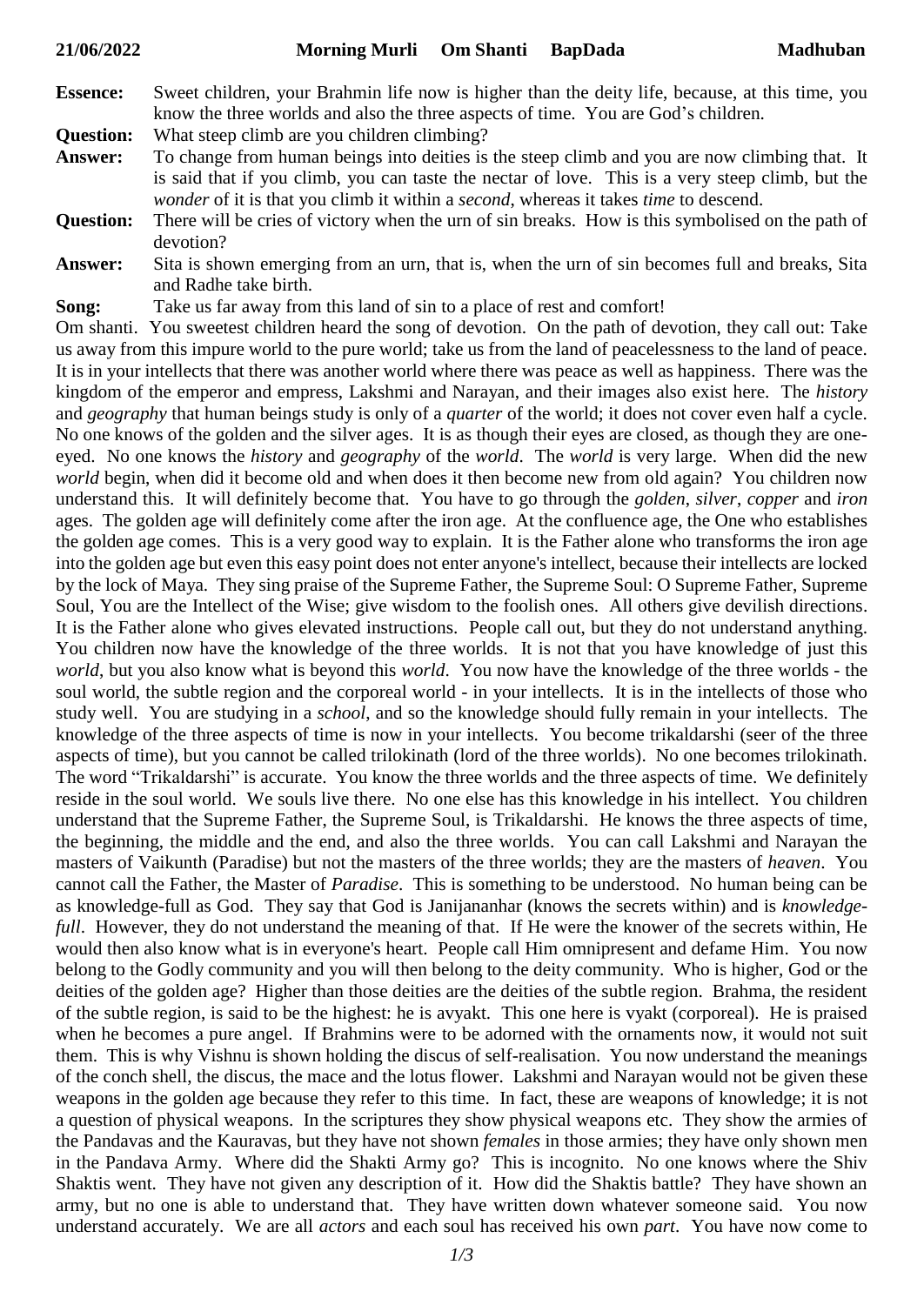know all the secrets of the *drama* from Baba, the one who is the *Creator*, the *Director* and the principal *Actor*. There are four ages, that is, four parts which are called *epochs*. In fact there are five ages; the fifth is this beneficial age. The confluence of the golden and silver ages cannot be called a benevolent age because you descend at that time. This is a ladder which you have to descend from satopradhan to rajo and then tamo. So, you have to come down this ladder. In knowledge you *gallop* up the ladder once and you then continue to come down the ladder that you had ascended. It is very easy to come down the ladder but very difficult to ascend; you have to make a lot of effort. To become a deity from a human being is a steep climb. It is said that if you climb up, you will taste the nectar of love. You understand that you are now ascending and that you will later fall and your bones will be crushed. How long does it take? This ascent is very steep. You understand that you are again ascending and you will later descend. It can only takes a *second* to ascend; those who come later can ascend in a *second*. Innocent mothers are assaulted and the daughters call out: Baba, save us from being stripped! There are a lot of daughters. Innocent ones are assaulted a great deal. When they are beaten, the urn of sin becomes full and, when it becomes full, it breaks. They have shown Sita emerging from an urn. You true Sitas are now emerging. Radhe as well as Sita emerge. When they write "Raghupati Raghav Rajaram" (praise of Rama) they add Sita's name. They speak about Jagadamba and Jagadpita; they later become a prince and princess. They were Lakshmi and Narayan, but look what they have now become at the end! There weren't 330 million human beings in the golden age; there were very few human beings there and only later on was there expansion. The deity community continues to take rebirth and then becomes the devilish community. Those who belong to the devilish community are being transformed into those who belong to the deity community. They are made that every cycle. The entire *knowledge* has now entered your intellects. It is you who become trikaldarshi and you have also received the *knowledge* of the three worlds. You say that you were worthy of worship, the masters of Vaikunth, and that you have now become worshippers, the masters of hell. However, by not understanding the precise meaning of "hum so", they say of themselves "hum so" (that is, they call themselves God). There is so much difference! It is now explained to you that this is the *history* and *geography* of the *world.* You now know this unlimited cycle and you also know the three worlds and the three aspects of time. The Father is teaching you these incognito things. No one knows about this; even the Gita does not contain these things. Those who have this *knowledge* are able to teach others. Later, they will all come and *repeat* their *parts* at their own time. *Christ* will *repeat* his *part* at his own time. You understand that you become the ones who belong to the sun dynasty and the moon dynasty and who later become those who belong to the merchant and shudra communities. The cycle continues to turn in this way. The Buddhists and those of Islam will come and *repeat* their *parts* at their own time. When there is the one original deity religion, other religions do not exist. There is only one *world*. The Father has explained the secrets of the *Creator* and the *creation* to you. Every person is a limited Brahma, who *creates* children and sustains them. It is a *creation* that receives an inheritance from their Creator, their father. Have you ever heard of a brother giving an inheritance to another brother? You children understand that firstly, there are limited fathers whom everyone knows. You receive a limited inheritance from a limited father. No one becomes a master of the world by studying the knowledge that worldly teachers teach. These things are unlimited. Limited ones remember that unlimited Father. They call Him "Baba, Shiv Baba". The *Creator* would be called "Baba". Baba by itself is very insignificant, and so He is called Shiv Baba. He is incorporeal. It is asked: What is your relationship with Shiv Baba? They say: Shiv Baba, fill our aprons! Shiva is the *accurate* name for Baba. The picture of Shankar is separate. They have mixed Shiva and Shankar together, and so to say Shiv-Shankar is a very big mistake. The highest-on-high Father has been forgotten. Many good pictures are made. Establishment is now taking place through Brahma. Only at this time do you receive knowledge. You have now become Brahmins. Where do Brahmins come from? I *adopt* them just as I *adopted* Brahma. Brahmins are born through Brahma. You understand that you are now Prajapita Brahma Kumars and Kumaris. It is essential to insert the word 'Prajapita'. Just to say 'Brahma' is not enough, because many have the name Brahma, but no one would have the name Prajapita Brahma. He is a human being. Rudra Shiv Baba has created this sacrificial fire of knowledge. So Brahmins are definitely needed. You understand who the Brahmins are. This sacrificial fire is created through Brahmins. You are now Brahmins and you later have to become deities. Everyone has to come down onto this earth, so where will everyone then go? All are sacrificed into this Rudra gyan yagya. The whole of the old world is sacrificed into this Rudra gyan yagya. The flames of destruction emerged from this sacrificial fire of knowledge of Rudra. It is said: Destruction through Shankar. You also see the signs of that. This is the exact time. It is said, there are the European Yadavas, the Kauravas and the Pandavas, but the people of Bharat have forgotten their religion. There are